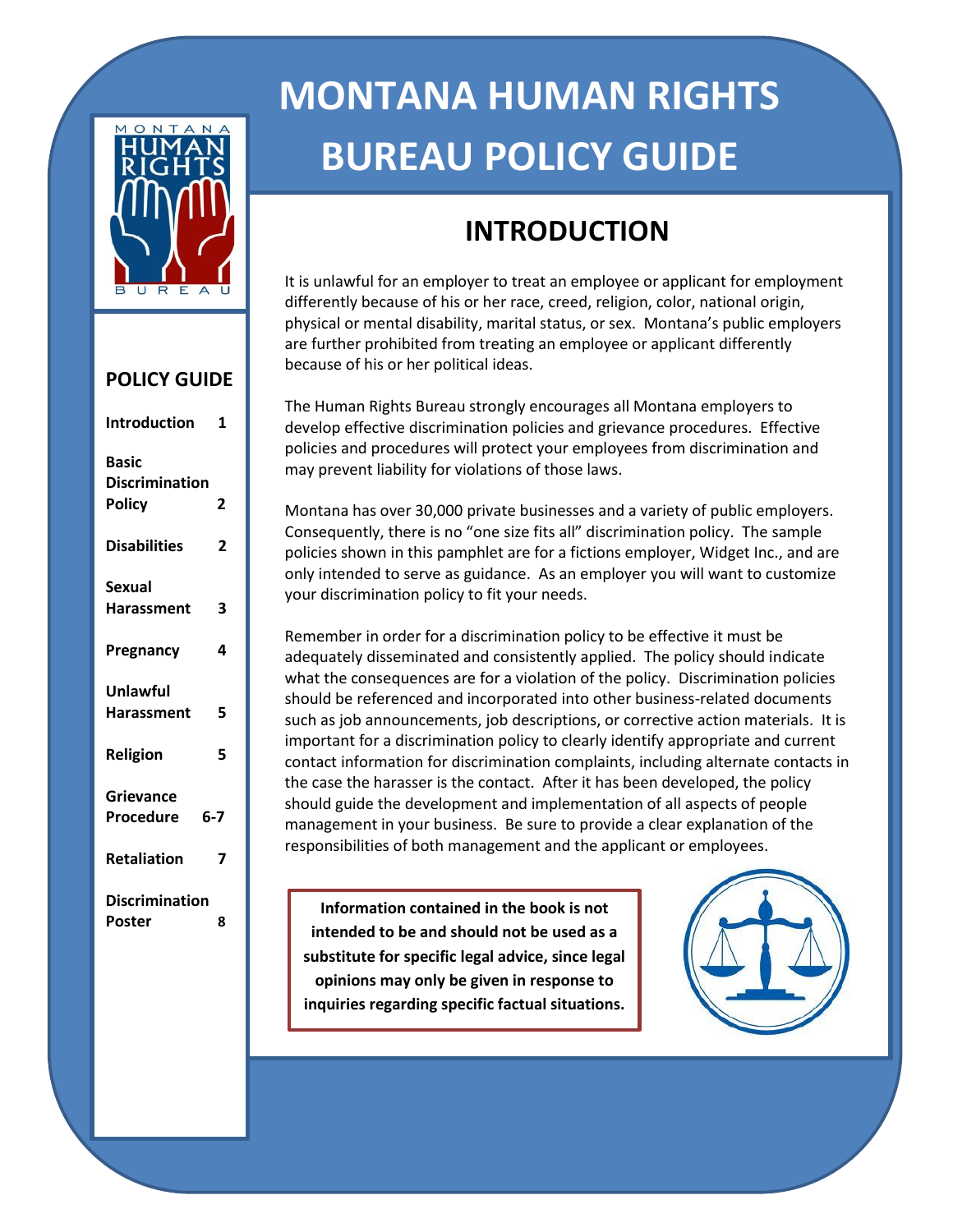# **BASIC DISCRIMINATION POLICY**

Consider the development of a discrimination policy as an opportunity for your business to make an explicit commitment to the principles for equality. Choose a language and style that reflects your values and suits your business needs. Example:

Widget Inc. is committed to valuing diversity. We believe that all employees and applicants should be treated with dignity and respect. At Widget Inc., we do not discriminate in employment based upon race, color, national origin, age, physical or mental disability, marital status, religion, creed, sex or political beliefs. Any applicant for employment or employee who believes that he or she has been subjected to discrimination based upon any of these factors should immediately contact our Human Resources Department (include contact information). You may also contact the Montana Human Rights Bureau and/or the federal Equal Employment Opportunity Commission. We will not retaliate for making or participating in a complaint of discrimination.

**Only public employers must also protect persons based on their political belief. A private employer is not obligated to offer such protections under the Montana Human Rights Act.**

## **DISABILITY**

An employer may not discriminate against an otherwise qualified worker or applicant with a disability who can perform the essential functions of the job with or without a reasonable accommodation. These protections include all phases of the employment relationship including hiring decisions, hours of work, wage rate, reasons for discipline, and terminations. In addition, an employer has an obligation to attempt a reasonable accommodation to enable the disabled worker to perform the essential functions of the job. Accommodations that would place an undue hardship on an employer or that would endanger the health and safety of any person are not considered reasonable.

Both the Montana Human Rights Act and the Governmental Code of Fair Practices prohibit discrimination against persons with physical or mental disabilities. These laws define "physical or mental disability" in three different ways" (1) a physical or mental impairment that substantially limits one or more of a person's major life activities; (2) a record of such an impairment; or (3) a condition regarded as such an impairment. Example:

Widget Inc. does not discriminate against any applicant or employee in hiring, firing, promotions, compensation, job assignments and other terms privileges or conditions of employment due to physical or mental disability.

Widget Inc. provides reasonable accommodation to an otherwise qualified applicant or employee with a known disability that prevents the individual from participating in the application process, competing in the selection process, performing the essential functions of the job, and enjoying equal benefits and privileges of employment. Any otherwise qualified applicant for employment or employee with a disability who needs reasonable accommodation should advise our Human Resources Department and/or his or her immediate supervisor of the nature of the disability and the accommodation requested.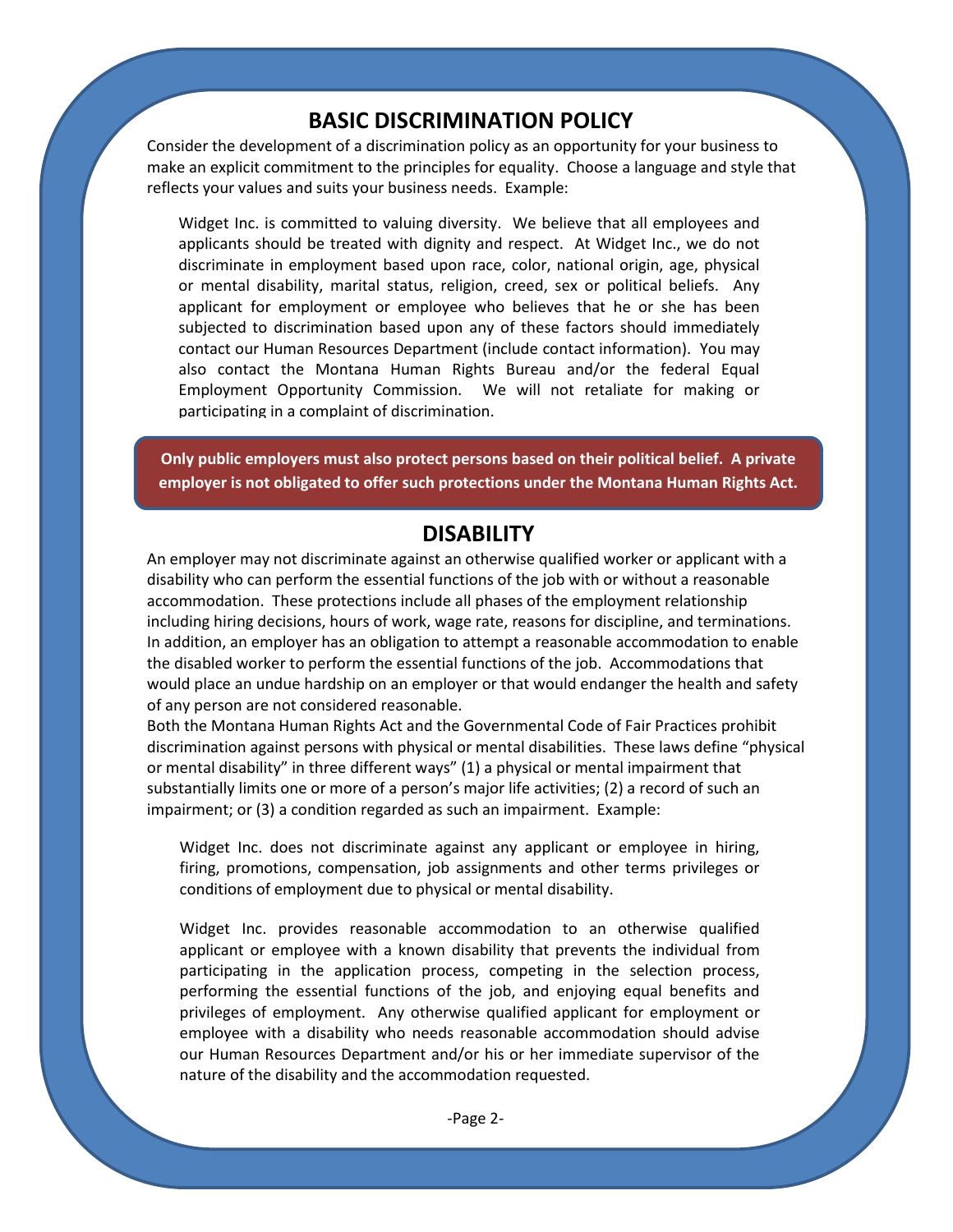# **SEXUAL HARASSMENT**

Prevention is the best tool to eliminate sexual harassment in the workplace. Sexual harassment includes unwelcome sexual advances, requests for sexual favors, and other verbal or physical conduct of a sexual nature when the conduct explicitly or implicitly affects an individual's employment, unreasonably interferes with an individual's work performance, or creates an intimidating, hostile, or offensive work environment.

Employers should take steps necessary to prevent sexual harassment from occurring. Clearly communicate to your employees that sexual harassment will not be tolerated. It is important to establish an effective complaint or grievance process that allows your business to take immediate and appropriate action when an employee complains about unwelcome behavior.

As an employer, you are responsible for harassment by a supervisor that culminates in a "tangible employment action." If the harassment did not lead to a tangible employment action, the employer is liable unless it can prove that: (1) it exercised reasonable care to prevent and promptly correct any harassment; and (2) the employee unreasonably failed to complain to management or to avoid harm otherwise.

A "tangible employment action" means a significant change in employment status. Examples include hiring, firing, promotion, demotion, undesirable reassignment, a decision causing a significant change in benefits, compensation decisions, and work assignment.

Example:

It is the policy of Widget Inc. to provide a work environment free from sexual harassment of employees, customers, clients and any other persons. At Widget Inc., we prohibit unwelcome sexual conduct that unreasonably interferes with an employee's job performance or creates an intimidating, hostile or offensive working environment. This includes displaying sexually suggestive emails, objects, pictures, cartoons or posters. Widget Inc. prohibits verbal abuse of a sexual nature, sexually oriented jokes, innuendoes, or obscenities.

Sexual conduct sought in return for job benefits or opportunities, such as the loss or threatened loss of a job for failing to comply with a supervisor's sexual demands is considered discrimination. This may include situations that began as mutual attractions, but later ceased to be reciprocal.

Harassment not involving sexual activity or language is also discriminatory if it is sufficiently patterned or pervasive and directed at employees because of their sex. For example, hazing an employee based on gender because he or she is in a nontraditional work environment.

> **Employers should take reasonable care to prevent, and promptly and effectively correct any harassment, and provide a mechanism for employees to report the harassment.**

> > -Page 3-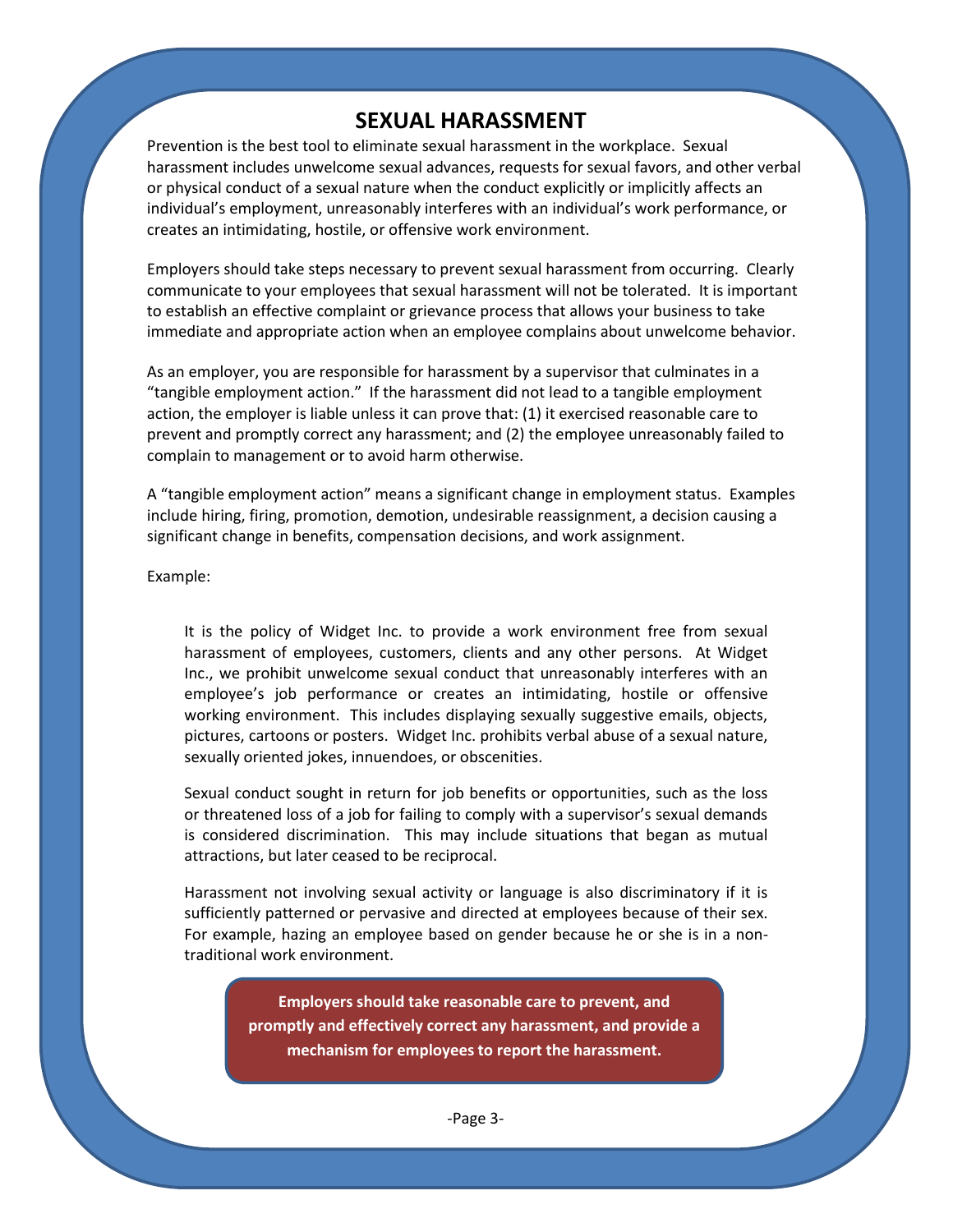# **PREGNANCY**

In Montana, women who are pregnant or have conditions related to pregnancy must be treated in the same manner as other applicants or employees with similar abilities or limitations.

It is unlawful to refuse a reasonable leave of absence for a pregnancy. Whether pregnancy leave is reasonable is determined case-by-case based on the ability of the employee to perform her job. In the case of normal pregnancy and delivery, medical providers typically consider a reasonable leave to be six to eight weeks after delivery.

If the employee is unable to perform her job prior to delivery, or if there are complications such as illness or surgical delivery, necessary leave may be longer than normally required. If the employer and the employee cannot agree in establishing a reasonable period of time for the leave, the employer should rely on the judgment of the employee's physician or other medical provider who has actually examined the employee. Example:

Widget Inc. will not discriminate against any applicant or employee in hiring, firing promotions, compensation, job assignments and other terms, conditions or privileges of employment based upon a temporary disability resulting from pregnancy, childbirth, or related medical conditions.

Widget Inc. will grant a request by an employee for a reasonable leave of absence for that period of time during which a female employee is incapable of performing normal job duties due to pregnancy. Widget Inc. may require medical verification of disability.

Widget Inc. will treat pregnancy leave the same as leave for any other disability that qualifies for benefits under Widget Inc.'s disability leave plan. Widget Inc. will not require any employee to take a mandatory pregnancy leave for an unreasonable length of time.

If an employee requires pregnancy leave, the employee will provide Widget Inc. with reasonable notice of the expected date of leave. An employee returning from pregnancy leave shall provide reasonable notice of her intent to return to work. Upon receiving notice of an employee's intent to return to work, Widget Inc. will reinstate the employee as soon as reasonably possible. Widget Inc. will reinstate an employee who has taken a reasonable leave of absence for pregnancy to her original job or to an equivalent job with equivalent pay and accumulated seniority and other benefits.

**Except as required by a bona fide occupational qualification (BFOQ) or compliance with a lawful affirmative action plan or government reporting requirement, employers should not elicit information concerning race, color, national origin, age, marital status, religion, creed or sex (including pregnancy) from applicants prior to hire. (Government employees add political belief)**

-Page 4-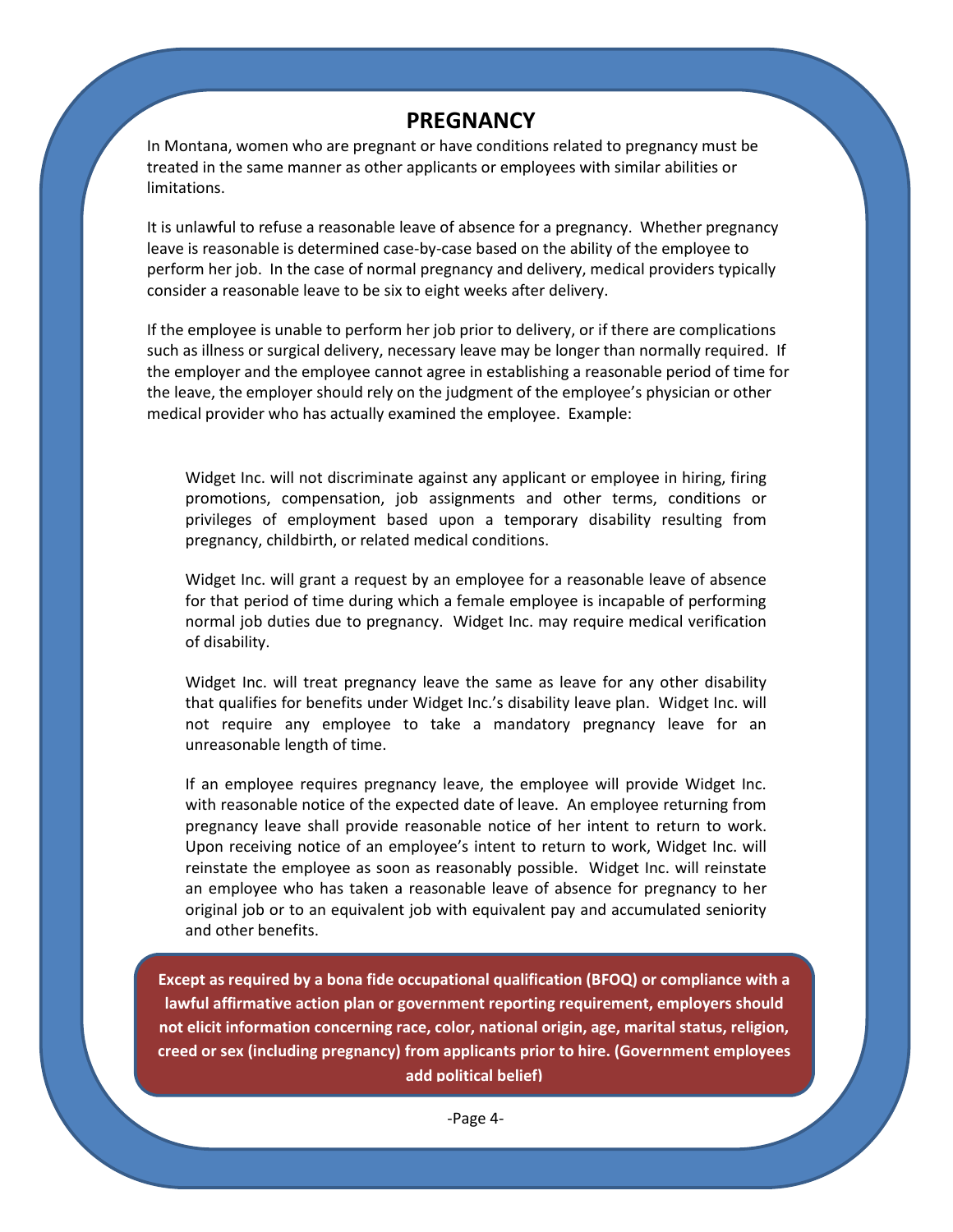# **UNLAWFUL HARASSMENT**

Harassment violates the law if it involves discriminatory treatment based on any one of the protected classes, including sex. The law does not prohibit simple teasing, offhand comments, or isolated incidents that are not serious. Rather, the conduct must be sufficiently frequent or severe to create a hostile work environment or result in a "tangible employment action," such as hiring, firing, promotion, or demotion. Example:

Widget Inc.'s policy is to provide employees with a work environment free of harassment. Harassment of employees, clients, customers, and any other persons doing business with Widget Inc. because of a person's race, color, national origin, age, physical or mental disability, marital status, religion, creed, or sex is prohibited.

Examples of other prohibited harassment include, but are not limited to: Coercion of employees, clients, or customers in the participation or non-participation in religious activities. Also, ethnic slurs, repeated jokes, innuendoes, or other verbal or physical conduct because of a person's nationality, race, color, age, physical or mental disability, marital status, religion, creed or sex are prohibited if these actions create an intimidating, hostile, or offensive working environment.

It is an unlawful discriminatory practice for an employer to discriminate because of religion. The term religion includes all aspects of religious observance, practice and belief. For example, an employer may not refuse to hire individuals of a certain religion, and may not impose stricter promotion requirements for persons of a certain religion, and may not impose more or different work requirements on an employee because of that employee's religious beliefs or practices. When it comes to religious expression, an employer may not place more restrictions on religious expression than on other forms of expression that have a comparable effect on workplace efficiency.

For purposes of providing equal employment opportunities, an employer has a duty to accommodate an employee's religion unless to do so would cause an undue hardship on the employer. An employer can show undue hardship if accommodating an employee's religious practices requires more than ordinary administrative costs, diminishes efficiency in other jobs, infringes on the other employees' job rights or benefits, impairs workplace safety, causes coworkers to carry the accommodated employee's share of potentially hazardous or burdensome work, or if the proposed accommodation conflicts with another law or regulation. Example:

Widget Inc. does not treat employees or applicants less or more favorably because of religious beliefs or practices. Widget Inc. will make reasonable accommodation for religious beliefs or practices. An employee whose religion conflicts with an employment requirement has a duty to inform Widget Inc. of the conflict in a timely manner. Once informed of a religion-based conflict, Widget Inc. will initiate good faith efforts to accommodate the conflict. Widget Inc. and the employee will work together to find a reasonable resolution to conflicts that may arise between an employer's business and an employee's religion. An accommodation that creates an undue hardship on a department is not a reasonable accommodation.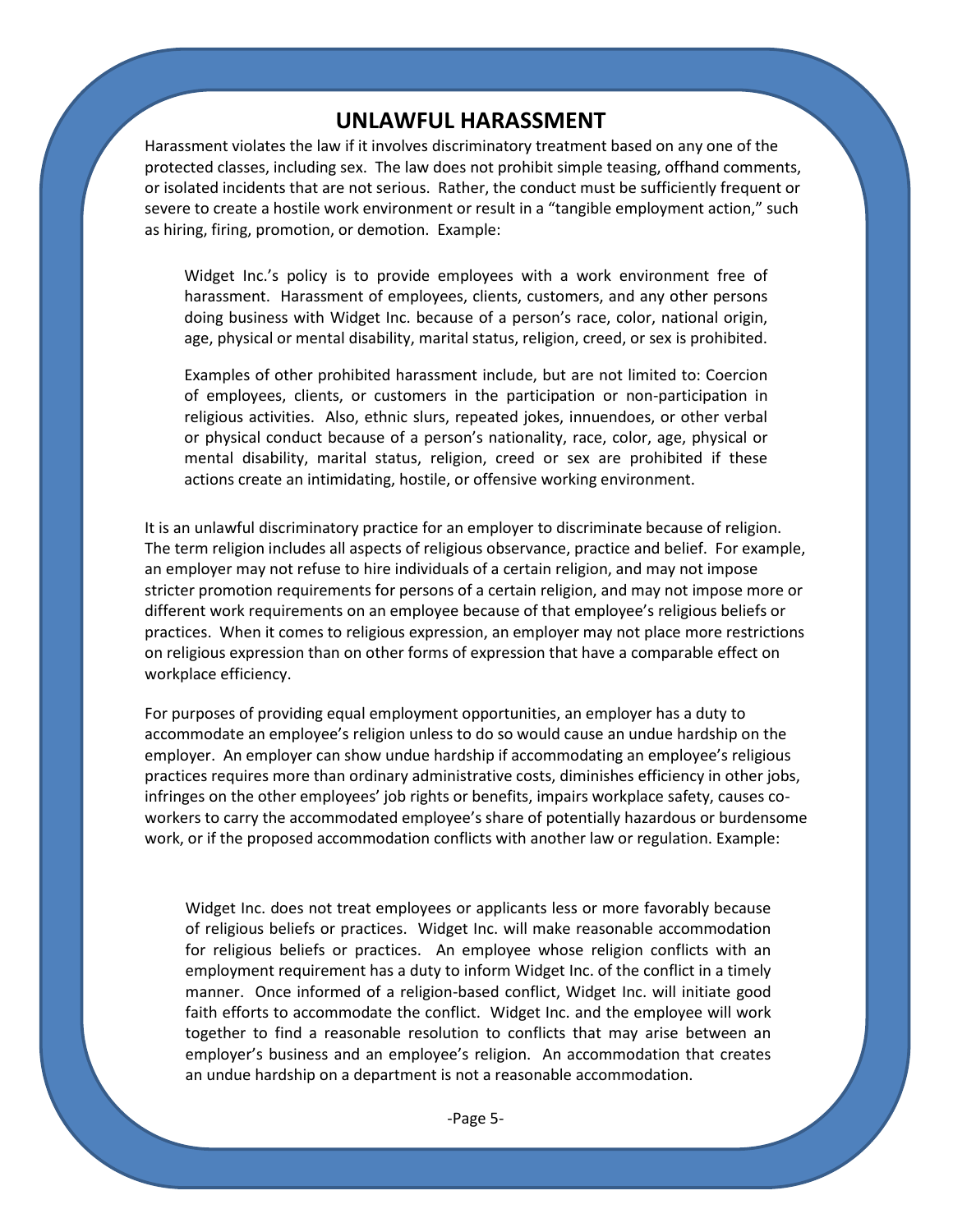# **GRIEVANCE PROCEDURE**

The difference between a good employer and a bad employer is not that good employers do not have discrimination complaints, but that the good employers have a process in place and will investigate and deal promptly, thoroughly, and fairly with complaints.

#### **Sample Grievance Procedure:**

If you believe you have been subjected to a violation of our discrimination policies, immediately report the incident to your immediate supervisor and/or Human Resources:

Human Resources Equal Employment Officer Bob Widgetson (406) 555-1212 123 Lake Shore Drive Helena, Montana 59601

If your immediate supervisor is involved in the matter, inform your immediate supervisor's supervisor or Human Resources. Once informed, the supervisor who received a report of a violation will immediately notify his or her immediate supervisor and Human Resources.

Widget Inc.'s Human Resource Equal Employment Officer will begin an investigation as soon as possible and make a factual report no later than 10 working days after receiving notice of the alleged violation. The investigation will include interviewing as many persons as possible that have knowledge of the matter and reviewing any relevant documents.

Upon receipt of the complaint alleging harassment, Human Resources will take all appropriate steps to prevent the alleged conduct from continuing, pending completion of the investigation. Human Resources will determine the steps to be taken by balancing the rights of the alleged victim, including the severity of the alleged conduct, and the rights of the alleged harasser.

Within 2 working days of receiving the factual report, Widget Inc. will, in writing, inform the complainant, any other employees directly involved, and their immediate supervisor of the result of the investigation. Otherwise, the factual report in the decision will remain confidential and will be disseminated only to persons having a need or right to know which outweighs the privacy rights of the persons involved.

If the results of the investigation establish that there is insufficient evidence to find that a policy violation occurred, Human Resources will inform all the parties involved that the matter is concluded.

If the results of the investigation established that a policy violation occurred, Widget Inc. will take appropriate action, including, but not limited to, disciplinary measures pursuant to our disciplinary policy – which may include termination.

Widget Inc. will not retaliate against any employee for filing a discrimination grievance or for participating in any way in a grievance procedure.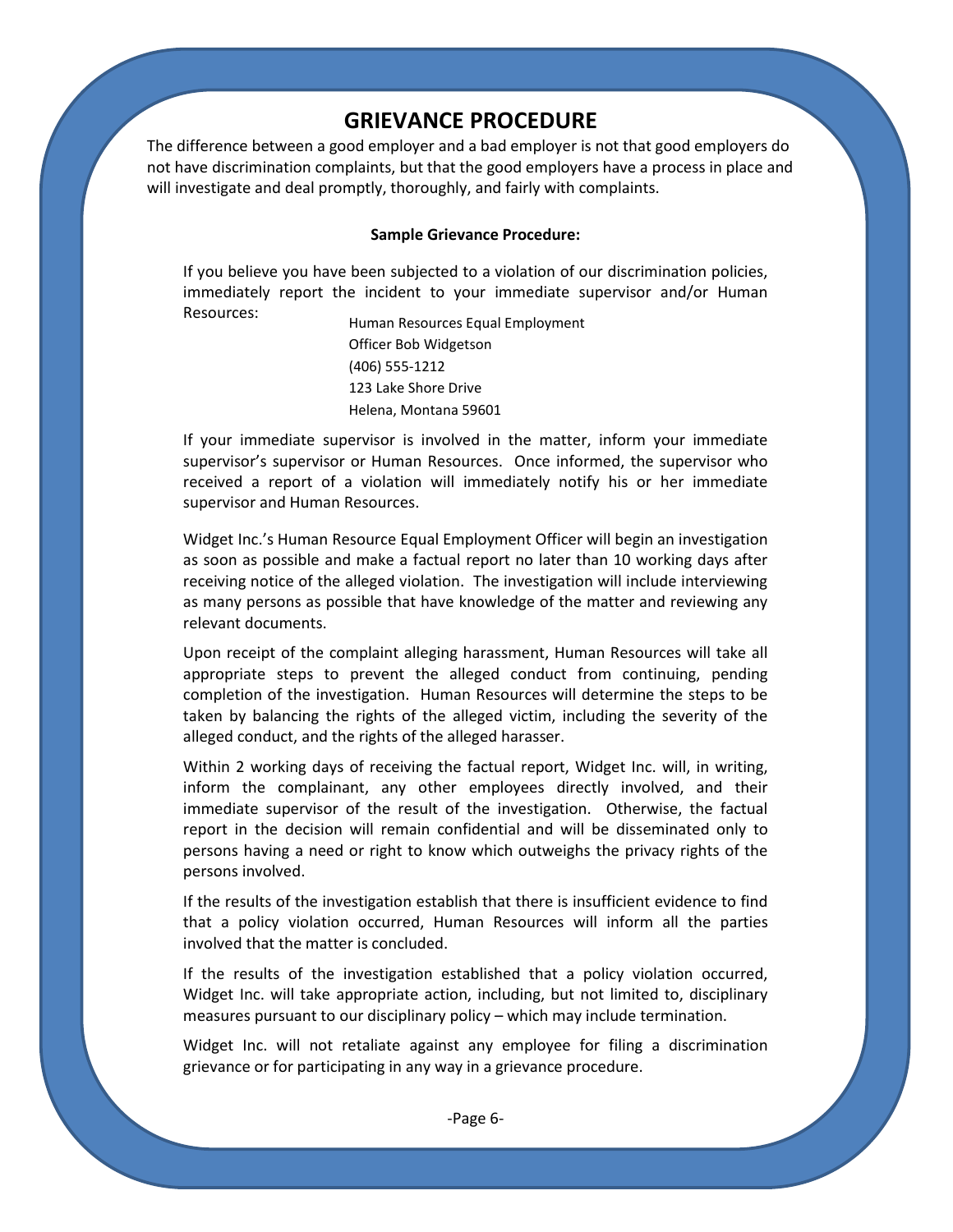# **GRIEVANCE PROCEDURE cont.**

If in addition to following the grievance procedures as described above, any employee who believes he or she, or another employee or applicant for employment, has been subject to unlawful discrimination, he or she may contact:

#### **Montana Human Rights Bureau**

P.O. Box 1728 Helena, Montana 59624-1728 (406) 444-2884, or 1-800-542-0801

**Opportunity Commission United States Equal Employment**  Seattle, Washington 1-800-669-4000 [www.eeoc.gov](http://www.eeoc.gov/)

## **RETALIATION**

It is unlawful for an employer to retaliate against or otherwise discriminate against an employee, past employee or applicant because he or she has complained about discrimination, is associated with a person who was complained about discrimination or exercised his or her rights under discrimination laws. Sample:

Widget Inc. will not retaliate against any applicant, employee, or past employee for opposing unlawful discriminatory practices, filing a discrimination complaint and/or testifying or participating in any other matter in a discrimination proceeding.

# **FOR MORE INFORMATION**

**State of Montana Human Rights Bureau** P.O. Box 1728 Helena, MT 59624-1728

(406) 444-2884 Toll free 1-800-542-0807

**You can view this policy guide along with administrative rule, the Montana Human Rights Act, human rights decisions, statistics, employment and housing discrimination information, informational presentations, training opportunities and information on filing a complaint at our website:**

# **[www.montanadiscrimination.com](http://www.montanadiscrimination.com/)**

-Page 7-